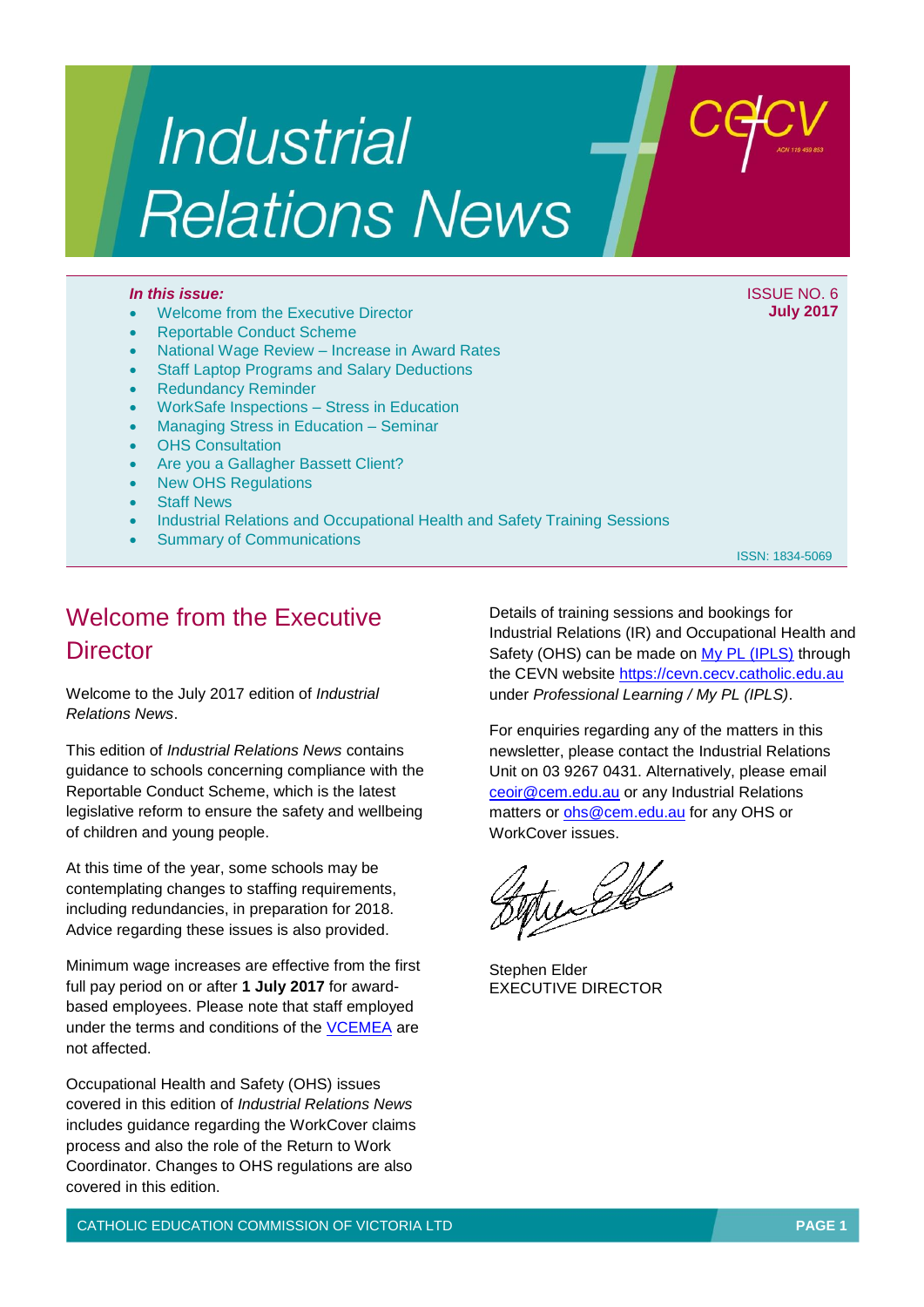## Reportable Conduct Scheme

In response to the *2013 Betrayal of Trust Report*, the Victorian Government has legislated for the introduction of a Reportable Conduct Scheme (RCS) to improve oversight of how organisations respond to allegations of child abuse and child-related misconduct by employees.

From **1 July 2017**, a number of new obligations are now imposed on 'Heads of Entity' under the *Children Wellbeing and Safety Act 2005* (Vic.).

## *Reportable conduct and investigation*

From **1 July 2017**, the 'Head of Entity' in all Victorian schools has a reporting obligation under the RCS. The new obligation is to report 'reportable conduct' alleged against employees (which includes contractors, volunteers, allied health staff and school board members in schools, etc.) to the Commission for Children and Young People (CCYP) within specific legislated timeframes. The 'Head of Entity' also has an obligation to investigate the alleged reportable conduct.

Reportable conduct is defined under the *Child Wellbeing and Safety Act 2005* (Vic) as any of the following:

- 1. sexual offences (against, with or in the presence of a child)
- 2. sexual misconduct (against, with or in the presence of a child)
- 3. physical violence (against, with or in the presence of a child)
- 4. behaviour that is likely to cause significant emotional or psychological harm
- 5. significant neglect.

#### *Systems in place*

In addition to the above, under section 16K of the *Children Wellbeing and Safety Act 2005* (Vic) 'Heads of Entity' are required to have:

- 1. a preventative approach to keep children safe
- 2. systems in place to enable anyone to notify their concerns or allegations that conduct, in line with reportable conduct, has occurred
- 3. systems in place to allow other people to report to the CCYP if the allegation concerns the head of the organisation

4. investigation processes clearly defined and developed.

## *Action to assist schools*

The CECV has established a Reportable Conduct Working Party, which is looking at this new scheme from a CECV perspective.

Specific communications will also be circulated from each diocesan Catholic Education Office.

The IR Unit is also available to provide advice and support to principals on how to manage reportable conduct matters.

# National Wage Review – Increase in Award Rates

At this year's annual wage review, the Fair Work [Commission](https://www.fwc.gov.au/awards-agreements/minimum-wages-conditions/annual-wage-reviews/annual-wage-review-2016-17) (FWC) opted to increase the national minimum wage by 3.3%. The decision will see award employees earn a minimum of \$18.29 an hour – an overall increase of 59 cents per hour – and assures a new weekly minimum wage of \$694.90.

It is recommended that schools check the status of Modern Award employees to ensure that they are being paid the appropriate rate. Modern Award employees who earn in excess of the minimum award rates will not be affected so long as the over award salaries are above the new rates.

More information can be found on the [FWC](https://www.fwc.gov.au/) website.

# Staff Laptop Programs and Salary Deductions

On **16 June 2017**, the Catholic Education Commission of Victoria Ltd (CECV) distributed a [guidance note](http://www.cecv.catholic.edu.au/getmedia/3bc747aa-2a8d-45c6-8b66-bc23e0ade482/Laptop-Program-Guidance-Note.aspx) and [circular](http://www.cecv.catholic.edu.au/getmedia/40930518-a09f-4b5a-a392-1837e663c764/CECV-Staff-Laptop-Programs-and-Salary-Deductions-%e2%80%93-__Guidance-Note__.aspx) to assist schools to understand the repayments to staff for laptop program(s) that involved staff contributions through salary deductions.

The guidance note is available on the CECV website [www.cecv.catholic.edu.au,](http://www.cecv.catholic.edu.au) under *Industrial Relations / Training, Resources & Communications / [Implementation Guides](http://www.cecv.catholic.edu.au/Industrial-Relations/Training-Resources/Implementation-Guides) / Laptop Programs.*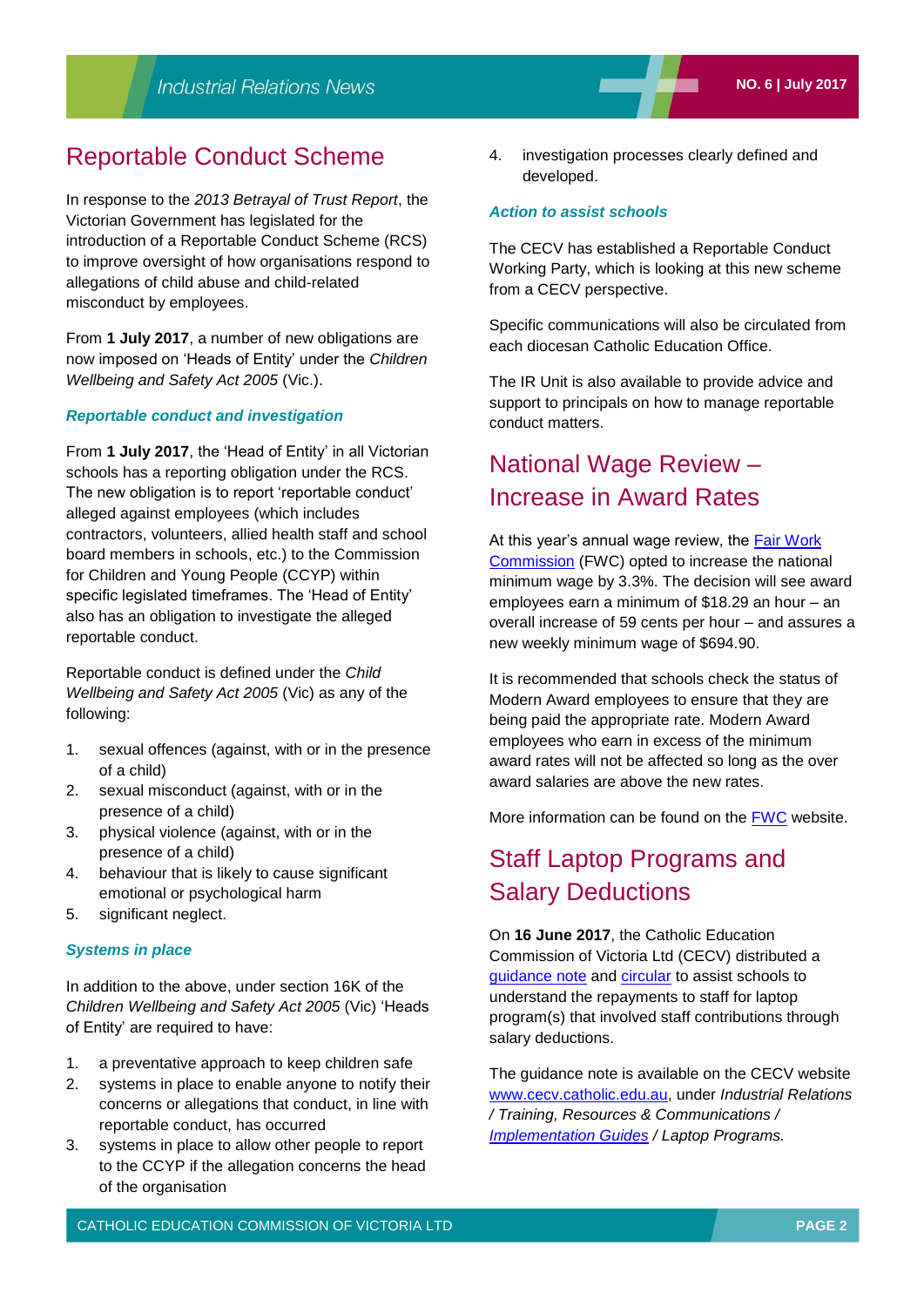The guidance note contains illustrative examples and template letters to assist schools in understanding when and how reimbursements may be required to be given to staff members.

The CECV Inter-Diocesan Finance Committee has created a [reimbursement calculator](http://cevn.cecv.catholic.edu.au/WorkArea/DownloadAsset.aspx?id=8589943304) which will assist schools in the calculation of laptop program reimbursement entitlements.

Further information about the interpretation of this guidance note should be directed to the IR Unit on 03 9267 0431 or [ceoir@cem.edu.au.](mailto:ceoir@cem.edu.au) If schools have concerns in relation to the reimbursement calculator, the then-principal should contact their appropriate diocesan finance office:

- Melbourne Finance Helpdesk on 03 9267 0319 or [financehelpdesk@cem.edu.au](mailto:financehelpdesk@cem.edu.au)
- Ballarat Julie Duynhoven on 03 5337 7135 or [jduynhoven@ceoballarat.catholic.edu.au](mailto:jduynhoven@ceoballarat.catholic.edu.au)
- Sale Paul Velten on 03 5622 6600 or [pvelten@ceosale.catholic.edu.au](mailto:pvelten@ceosale.catholic.edu.au)
- Sandhurst Ben Higgins on 03 5443 2377 or [bhiggins@ceosand.catholic.edu.au.](mailto:bhiggins@ceosand.catholic.edu.au)

## Redundancy Reminder

A redundancy situation can arise as a result of many different circumstances including changes to educational programs or curriculum, technological change, changes to funding or enrolments, changes to work methods or changes to the structure or organisation of the functions of the school. Appendix 2 of the [VCEMEA](http://www.cecv.catholic.edu.au/getmedia/e728ccbb-dac1-4822-9607-7c5cb8abdae9/VCEMEA_2013.aspx) contains the redundancy procedures that apply to all staff employed in Catholic schools.

A reminder that, by **Friday 4 August 2017**, being the end of the third week of Term 3, 2017, principals should have identified any potential redundancies taking effect from the start of the 2018 school year and any staff, including staff on leave, should be notified that a potential redundancy situation has been identified.

The June 2017 edition of *[Industrial Relations News](http://www.cecv.catholic.edu.au/getmedia/9ee3219e-a258-4dd7-acbb-1bf72bca291a/Industrial-Relations-News,-__No-5__,-June-2017.aspx)* provides further information to assist principals with the redundancy process and related information concerning introduction of change and variation of part-time hours.

# WorkSafe Inspections – Stress in **Education**

Education and training is one of the top three industries for mental health claims in Victoria. Over the past three years, one in five schools have had reported mental injury claims; however, this is likely to be significantly under-reported. Mental health injuries currently account for 11% of WorkCover claims in Victoria. One of the main causes is workrelated stress.

The good news, though, is that work-related stress is both preventable and manageable when identified and action is taken early.

A current focus for WorkSafe Victoria is ensuring schools have the information and resources they need to prevent and manage work-related stress. WorkSafe Victoria inspectors who specialise in psychological health and safety commenced visiting selected independent and Catholic schools in Term 2, and the project will continue throughout Term 3.

WorkSafe Victoria conducted a similar program in Victorian government schools in 2016. Please contact the OHS team for further information or support on 03 9267 0431 or [ohs@cem.edu.au.](mailto:ohs@cem.edu.au)

#### *About WorkSafe Inspectors*

WorkSafe inspectors work with duty holders (employers, employees, contractors and visitors) to improve health and safety in Victorian workplaces.

They provide information, education and inspections, and ensure compliance with Victorian occupational health and safety law. Inspectors have powers enshrined in legislation that allow them to enter a workplace during normal working hours, or at any other time if they hold a reasonable belief that there is an immediate risk to anyone's health and safety.

A guide on WorkSafe Victoria inspectors is available in *[How inspectors support and enforce health and](https://www.worksafe.vic.gov.au/__data/assets/pdf_file/0007/207853/ISBN-WorkSafe-Victoria-inspectors-2012-04.pdf)  [safety at work](https://www.worksafe.vic.gov.au/__data/assets/pdf_file/0007/207853/ISBN-WorkSafe-Victoria-inspectors-2012-04.pdf)*.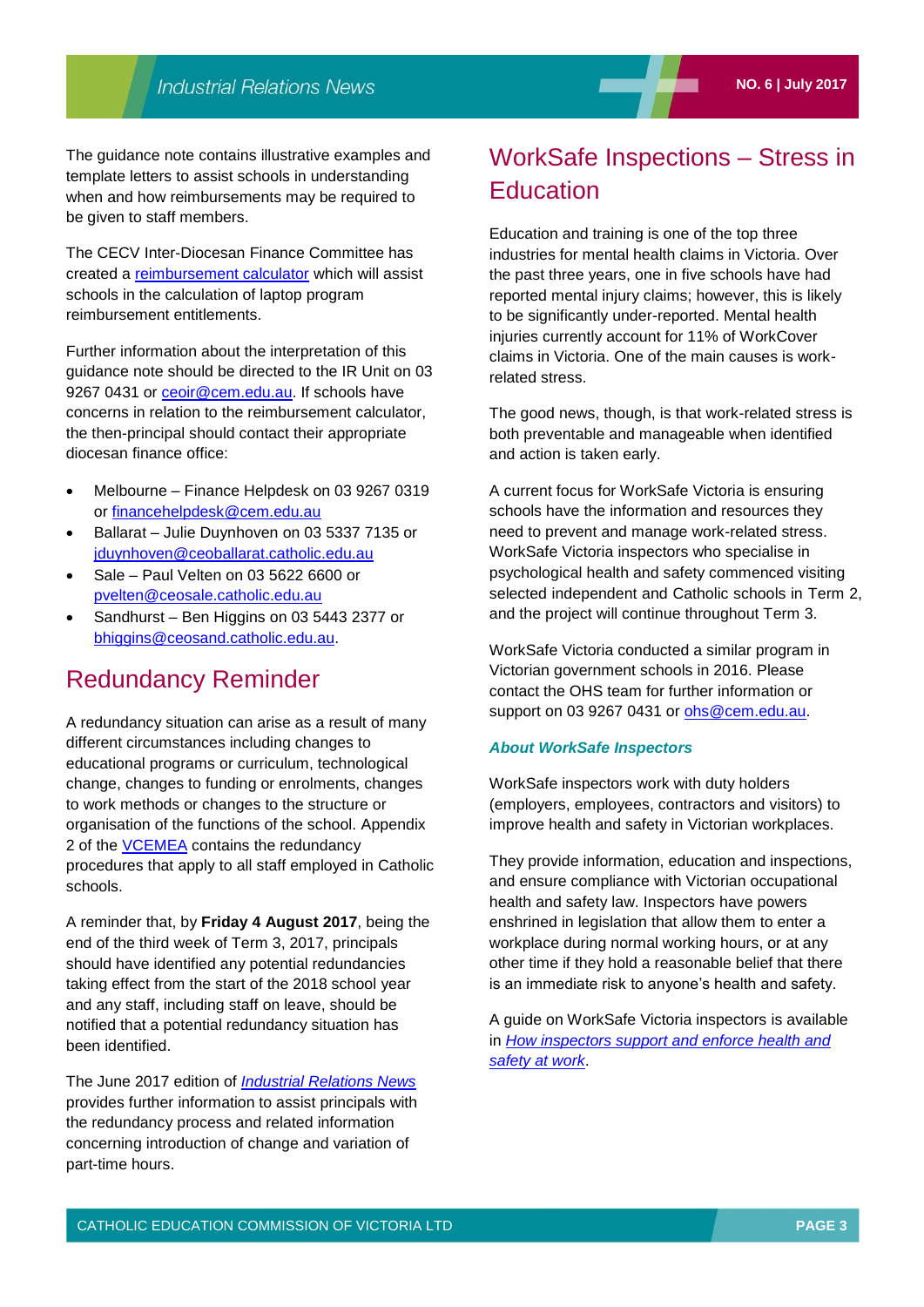# Managing Stress in Education – Seminar

To provide further support to our schools in relation to stress in education, the CECV, in partnership with its WorkCover insurer Gallagher Bassett, is facilitating an event to raise awareness of mental injuries in the workplace.

The seminar is a unique opportunity for school principals, deputy principals, business and human resources managers and employers to network and discuss how to identify and manage mental health injuries in Catholic education.

Topics to be covered include:

- learning how to identify, assess and control workrelated stress
- how leaders can manage their own stress
- how to handle difficult conversations
- welfare of school leaders
- how to deal with employees who are stressed or showing early signs of stress.

The keynote speaker for the day will be Dr Peter Cotton, a clinical and organisational psychologist. He has consulted with most Australian workers' compensation authorities on the management and prevention of work-related psychological injuries and has completed studies and work for Victoria Police.

Also in attendance will be a representative from beyondblue who will provide an interactive presentation and discussion forum outlining the WorkSafe issues holistically.

This event will be held at the Catholic Leadership Centre on **21 August 2017 from 9.30 am**. To register, please contact the IR Unit on 03 9267 0431 or [ceoir@cem.edu.au](mailto:ceoir@cem.edu.au) by **11 August 2017**. As food and light refreshments will be provided, please advise of any dietary requirements at the time of registering.

# OHS Consultation

Schools have a legal responsibility to consult with all staff and other parties (such as emergency teachers, casual employees and contractors) when identifying and assessing hazards or risks, and making decisions about risk control.

OHS consultation involves:

- the sharing of relevant information about OHS with employees
- giving employees the opportunity to express their views and to contribute to the resolution of OHS issues
- valuing the views of employees and taking them into account.

Consultation enables employees to contribute to the decisions that affect their health, safety and welfare. It helps employers and employees to work together to seek solutions leading to healthier and safer workplaces.

# Are you a Gallagher Bassett Client?

On the commencement of a new financial year, Gallagher Bassett would like to remind all of their clients of the requirements regarding certifying and estimating remuneration. It is recommended that schools use WorkSafe's [Online Employer Services](http://www.worksafe.vic.gov.au/insurance-and-premiums/online-employer-services) Portal, where clients and authorised intermediaries can manage their policy details all in one convenient location.

Through this portal a school can:

- certify and estimate the [rateable](http://gallagherbassett.us9.list-manage.com/track/click?u=d1be0fc17fd49b1d6dfa92d6a&id=47b1897343&e=f9e41a3862) remuneration
- view and download WorkSafe's insurance premium and final claim costs report
- view and download remittance advice statements
- add, amend or cease contact details.

#### *Indexation rates for 2017/18*

Employers are advised that WorkSafe has released Indexation rates for 2017/18. Effective **1 July 2017**, Indexation rates apply as follows: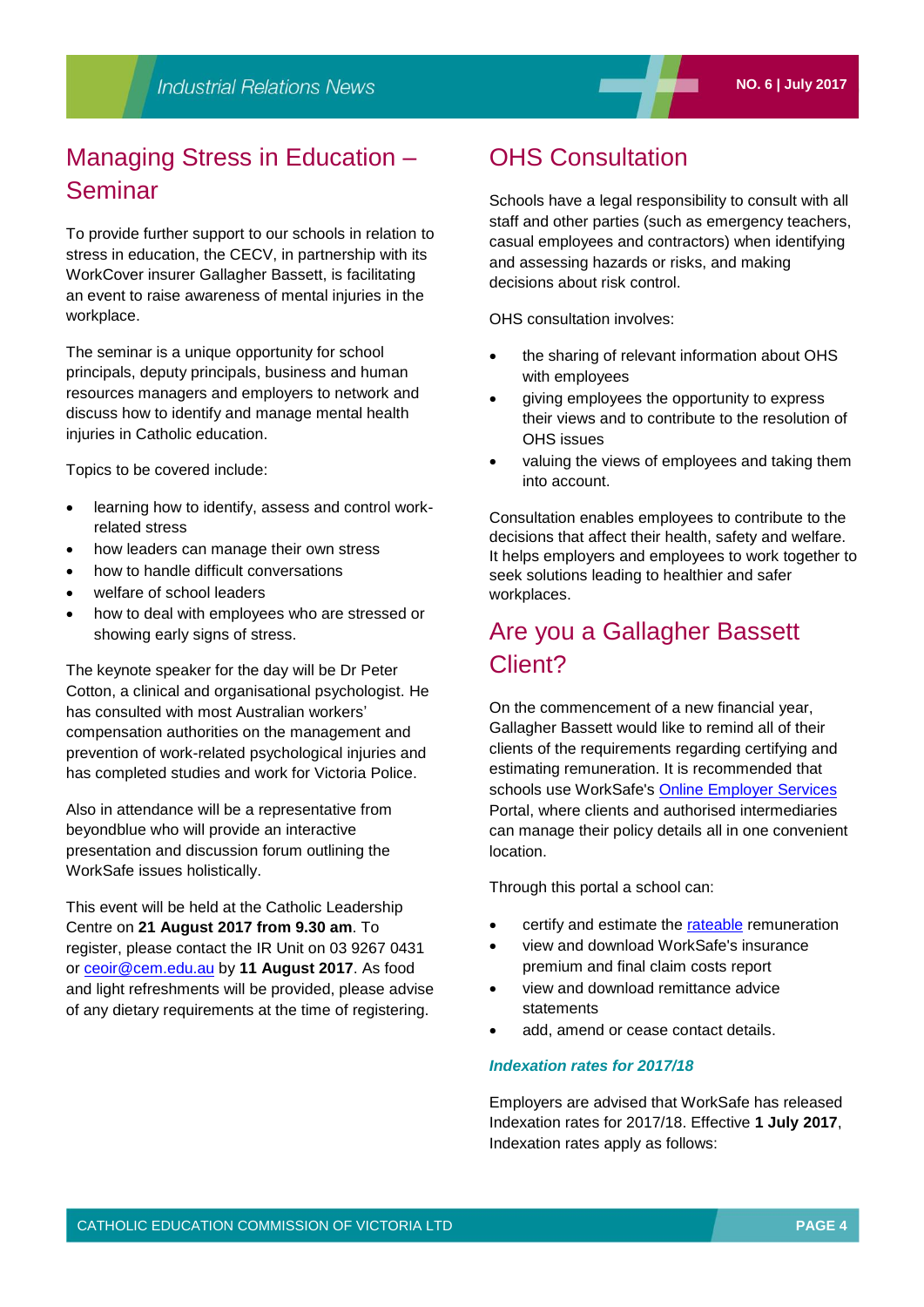| <b>Statutory Maximum Amounts</b>                                                                              |                                                                                            |
|---------------------------------------------------------------------------------------------------------------|--------------------------------------------------------------------------------------------|
| Maximum weekly payment for<br>claims received by the Agent<br>from 1 July 2017                                | \$2,220                                                                                    |
| Maximum weekly payment for<br>claims received by the Agent<br>from 5 April 2010                               | \$2,220                                                                                    |
| Maximum weekly payment for<br>claims received by the Agent<br>from 12 November 1992 $-4$<br><b>April 2010</b> | \$1,640                                                                                    |
| Maximum weekly payment pre-<br>12 November 1997 claimant                                                      | \$1,310                                                                                    |
| Minimum workers weekly<br>earnings for post second<br>entitlement period applications                         | \$192                                                                                      |
| <b>Maximum capped claim costs</b><br>used for 2017/18 premium<br>calculation                                  | \$376,100<br>* figure likely to<br>change when<br>2018/19 rates<br>are gazetted in<br>2018 |
| <b>Employer Excess</b>                                                                                        |                                                                                            |
| <b>Medical &amp; like services</b>                                                                            | \$692                                                                                      |

## New OHS Regulations

On **18 June 2017**, Victoria's new Occupational Health and Safety Regulations 2017 (OHS Regulations 2017) took effect – replacing the 2007 version.

The new regulations will not have a major impact on schools, although there are some changes relevant to workplaces where asbestos is present, and they will also affect the following types of workplaces:

 manufacturers/importing suppliers of hazardous substances or agricultural and veterinary chemicals

- the construction industry
- operators of mine or major hazard facilities.

A [summary of changes](https://www.worksafe.vic.gov.au/__data/assets/pdf_file/0011/207659/ISBN-OHS-regulations-summary-of-changes-2017-07.pdf) is available on the WorkSafe website as well as [new OHS and EPS regulations](https://www.worksafe.vic.gov.au/news/notices/new-ohs-regulations-now-apply) information.

In addition to the changes for OHS Regulations 2017, WorkSafe Victoria has also made changes to Equipment (Public Safety) Regulations which became effective on **18 July 2017**.

## Staff News

## *Doreen Cutajar*

The IR Unit farewells Doreen Cutajar, Senior Industrial Relations Advisor, and wishes her well in her new role as Human Resources Manager at Parade College, Bundoora.

## *Sonia Hutchison*

The IR Unit welcomes back Sonia Hutchison, Industrial Relations Advisor, who has recently returned from parental leave.

## *Michael Stewart*

The IR Unit welcomes the appointment of Michael Stewart as Senior Occupational Health and Safety Advisor. Michael is a registered occupational therapist and qualified auditor, with an MBA majoring in health and safety management, and comes to us from the Royal Children's Hospital, Melbourne. He has extensive public sector OHS experience in health care and disability, and as a clinician in both the public and private sectors. Michael's particular area of interest is in the link between physical injury and psychological health and wellbeing.

## *Charlotte Miraglia*

The IR Unit welcomes the appointment of Charlotte Miraglia as Occupational Health and Safety Advisor. Charlotte has previously worked with a broad range of public sector organisations including Public Transport Victoria, Independence Australia and the City of Melbourne, as well as in WorkCover Insurance. Charlotte is a qualified auditor with a Bachelor of Business. She will shortly commence a Master of Ergonomics, Safety and Health with LaTrobe University. Her interests lie in injury management and workplace psychology.